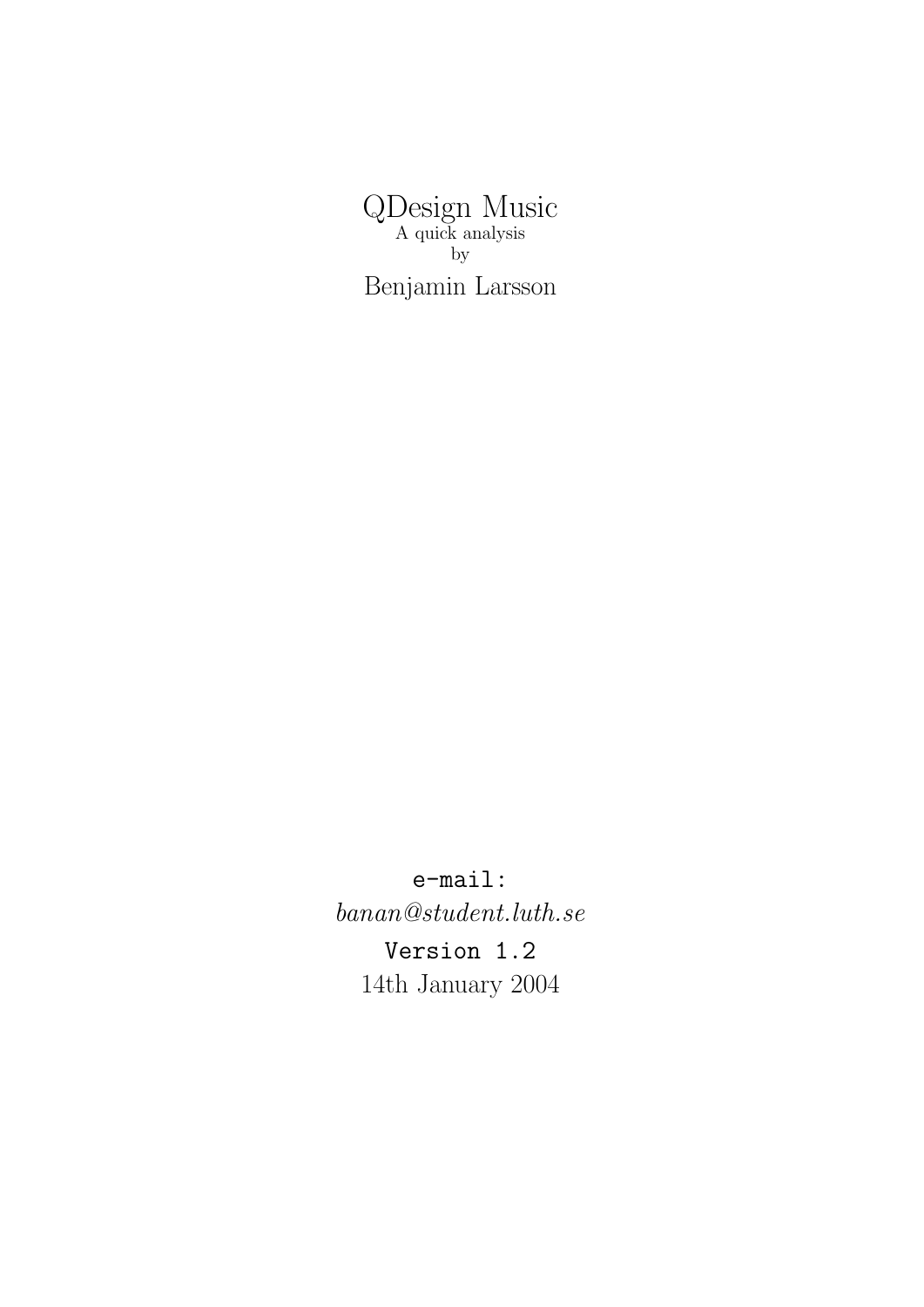# Contents

| 1        | Abstract                                                                                                                                                                                                                                                                                                                                                                                                                                                                                                                                                                                                           | 3                                                                                                  |  |  |  |  |
|----------|--------------------------------------------------------------------------------------------------------------------------------------------------------------------------------------------------------------------------------------------------------------------------------------------------------------------------------------------------------------------------------------------------------------------------------------------------------------------------------------------------------------------------------------------------------------------------------------------------------------------|----------------------------------------------------------------------------------------------------|--|--|--|--|
| $\bf{2}$ | Introduction                                                                                                                                                                                                                                                                                                                                                                                                                                                                                                                                                                                                       |                                                                                                    |  |  |  |  |
| 3        | Test of QDM2<br>3                                                                                                                                                                                                                                                                                                                                                                                                                                                                                                                                                                                                  |                                                                                                    |  |  |  |  |
| 4        | 3<br>Assumptions                                                                                                                                                                                                                                                                                                                                                                                                                                                                                                                                                                                                   |                                                                                                    |  |  |  |  |
| 5        | Facts<br>5.1<br>General<br>5.2<br>$Blocktable \n\t\ldots \n\t\ldots \n\t\ldots \n\t\ldots \n\t\ldots \n\t\ldots \n\t\ldots \n\t\ldots \n\t\ldots \n\t\ldots \n\t\ldots \n\t\ldots \n\t\ldots \n\t\ldots \n\t\ldots \n\t\ldots \n\t\ldots \n\t\ldots \n\t\ldots \n\t\ldots \n\t\ldots \n\t\ldots \n\t\ldots \n\t\ldots \n\t\ldots \n\t\ldots \n\t\ldots \n\t\ldots \n\t\ldots \n\t\ldots \n\t\ldots \n\t\ldots \n\t\ldots \n\t\ldots \n\t\ldots \n\t\ldots \n$<br>5.3<br>5.4<br><b>Bitstream</b><br>5.4.1<br>Checksum calculation routine $\ldots$ , $\ldots$ , $\ldots$ , $\ldots$<br>5.4.2<br>5.4.3<br>5.5<br>5.6 | 7<br>$\overline{7}$<br>$\overline{7}$<br>7<br>$\overline{7}$<br>8<br>$\overline{9}$<br>9<br>9<br>9 |  |  |  |  |
| 6        | <b>Further Progress</b><br>10                                                                                                                                                                                                                                                                                                                                                                                                                                                                                                                                                                                      |                                                                                                    |  |  |  |  |
| 7        | Comments<br>10                                                                                                                                                                                                                                                                                                                                                                                                                                                                                                                                                                                                     |                                                                                                    |  |  |  |  |
| 8        | <b>Version History</b><br>10                                                                                                                                                                                                                                                                                                                                                                                                                                                                                                                                                                                       |                                                                                                    |  |  |  |  |
| 9        | <b>References</b><br>10                                                                                                                                                                                                                                                                                                                                                                                                                                                                                                                                                                                            |                                                                                                    |  |  |  |  |
|          | 10 Hexdump of packets<br>$10.1$ 11025 Hz 24 kbit mono white noise<br>$10.2$ 11025 Hz 24 kbit mono silence<br>.                                                                                                                                                                                                                                                                                                                                                                                                                                                                                                     | 10<br>11<br>11                                                                                     |  |  |  |  |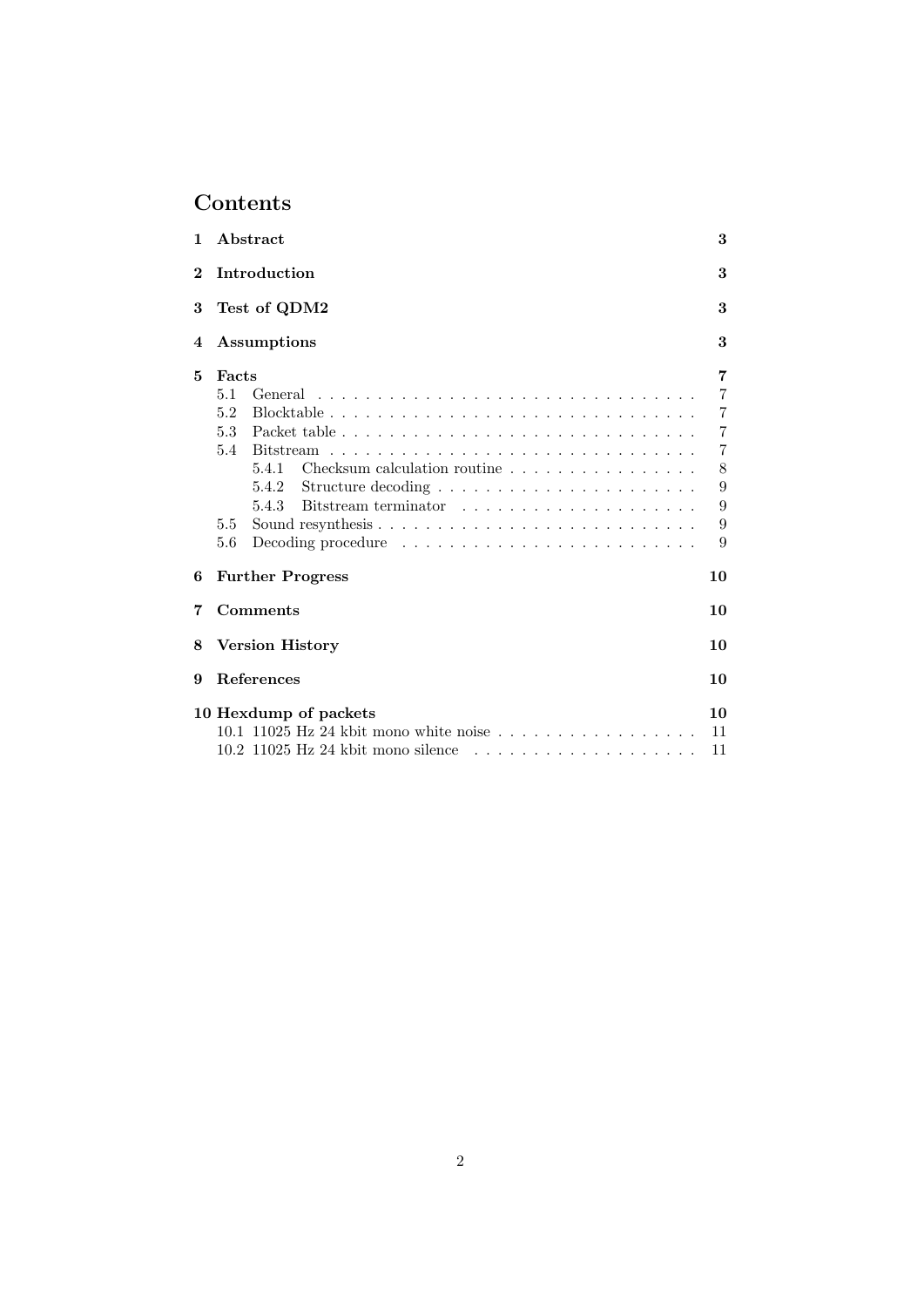### 1 Abstract

This is an initial analysis of QDesigns audiocodecs QDMC and QDM2 (QDM aka QDesign Music). The goal is to eventually understand the structure of the codecs and finally be able to decode it.

# 2 Introduction

QDMC is an audio compression-codec from QDesign. It is mainly used in Quicktime [2] from Apple. So far very little is(was) known about this codec. It seams to originally come from Dmitry Shmunk's LB codec. (Low bitrate codec). He was abit active on usenet 96-97, he made the LBpack/LBplay media player. From the history in one of the version of his mediaplayer [4], there is a note of using a Radix-4 FFT implementaion in the player. No other useful information could be found about the technique used for the codec. The only other source of information seams to be from QDesign themself from their pressreleases [1]. The only valuable information from those is that QDMC is a perceptual codec. That indicating a propritary psycoacoustics implementation. Although the pressrelease for QDMC says it is fundamentally different from anything else available at the time (98), one could suspect that this fundamentally difference is in one of the steps of a sub-band codec. And not some other form of approach of compression.

This document will mostly describe QDM2 because the MVP [5] program from QDesign could only encode in that format. Most work is done with 24kbit mono files and that might affect sertain assumptions and facts.

# 3 Test of QDM2

Testing was done with chirps. The chirp was created with matlab and normalized with a 0.8 factor. A sweep from 0 to  $22.05$  khz (figure 1) showed that somthing happened around 8kHz. A powerspectrum plot (figure 2) revealed that most of the higher ( $> 8kHz$ ) frequencys are not there. And some strange pattern is repeted 3 times after the drop. If you compare figure 2 with figure 3 striking similarities are found, figure 3 is a powerspectrum plot of a  $\mu law$ -converted version of the chirp wavform. The  $\mu law$ -conversion is basicly a logaritmic quantization reducing the amount of bits per sample from 16 to 8. This strongly indicates a use of a logaritmic pcm step in the codec.

A chirp test with a higher normalization factor  $(>0.9)$  gave the results shown in figure 4. 6 visible overtones can be found, this indicates some sort of numerical stability, maybe some overflow/rounding error in the encoder. Though some litte trace can be found in figure 2, a close look reveal two lines forming a X.

# 4 Assumptions

Right now I'm guessing this is a sub-band codec with many conceptual similarities with Layer 2 and 3 of the Mpeg audio codecs. Some use of VLC/RLE/Huffman. Maybe even VQ. IDCT used to resynthesis the sound. QDM2 is the same co-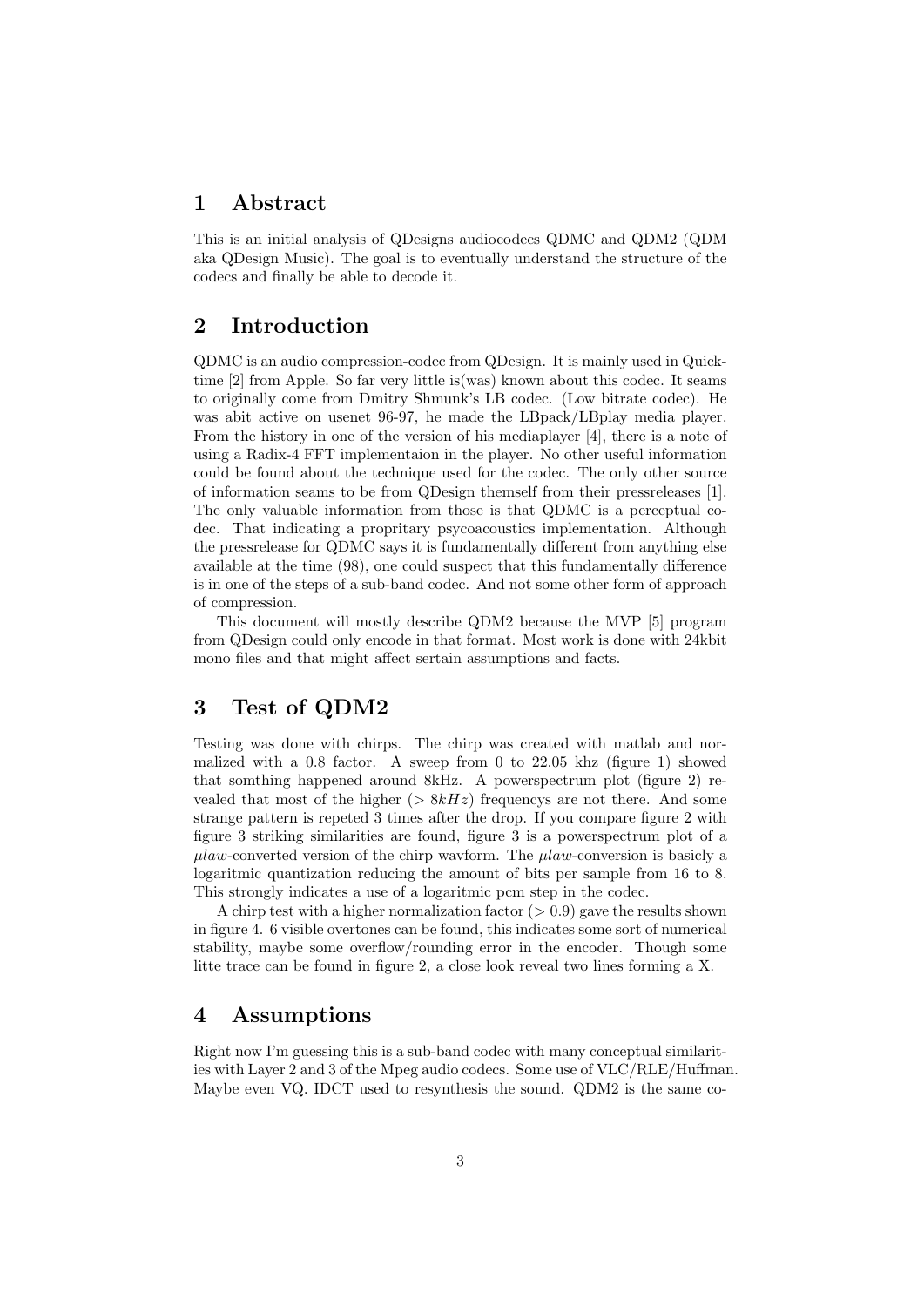

Figure 1: Simple frequencysweep

dec as QDMC but maybe some small changes in the bitstream or the steps to code/decode.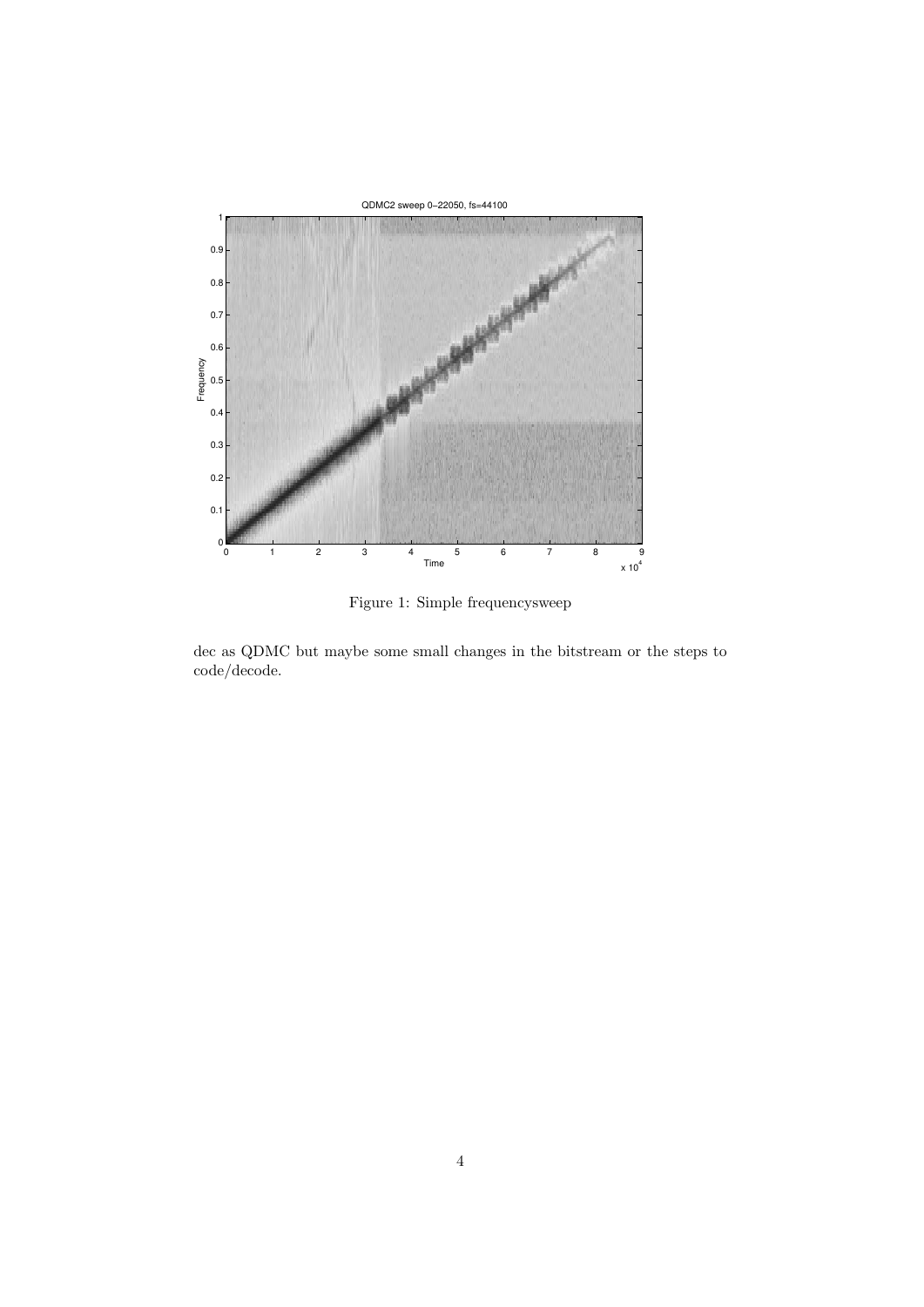





Figure 3: Powerspectrum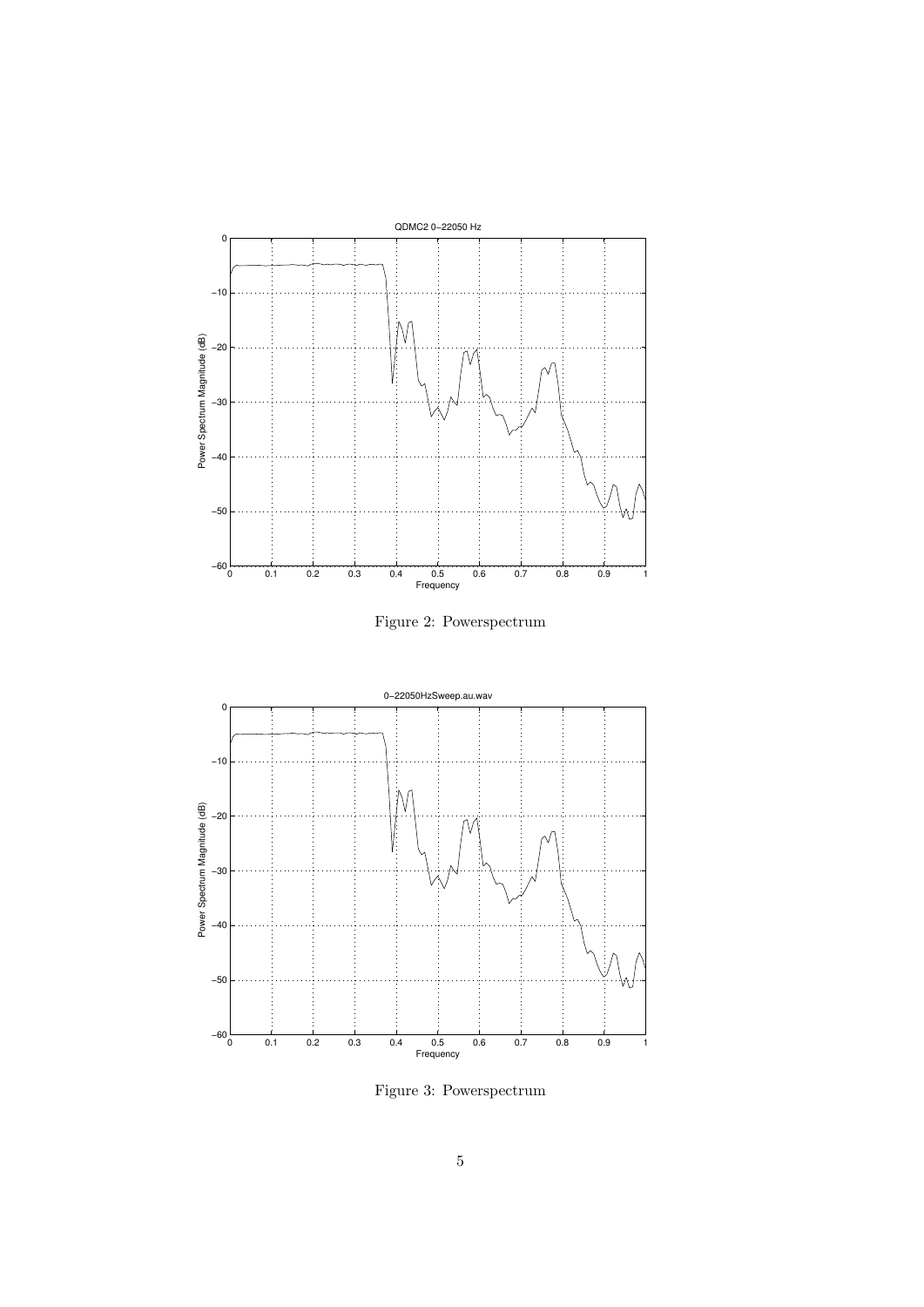

Figure 4: Frequency sweep with overtones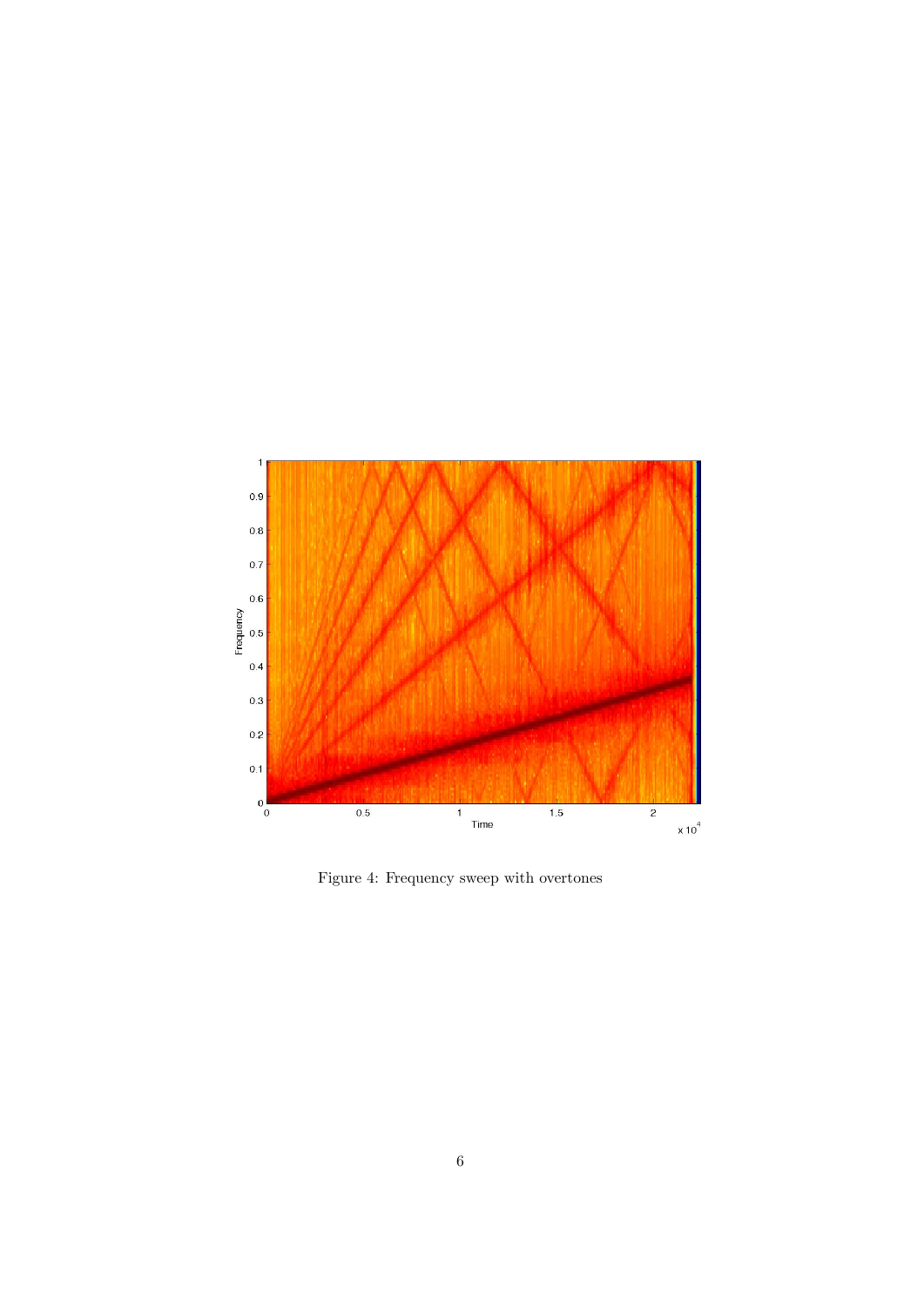### 5 Facts

### 5.1 General

QDM2 resides in a mov container. The container has information about the samplingfrequency and mono/stereo. The codec is a CBR codec.

### 5.2 Blocktable

The codec works in even blocks and blocksize depends on the samplingfrequency. A block consists of 16bit PCM sampledata. The data that is compressed is simply divided in an even amount of peices.

| Samplingfrequency (Hz) | Blocksize (bytes) |
|------------------------|-------------------|
| 8000                   | 1024              |
| 11025                  | 1024              |
| 16000                  | 2048              |
| 22050                  | 2048              |
| 24000                  | 2048              |
| 32000                  | 4096              |
| 44100                  | 4096              |
| 48000                  | 4096              |

Table 1: QDM2 blocksize-table.

Zeropadding is used to fill an even number of blocks.

### 5.3 Packet table

A compressed block forms a packet accoarding to table 2.

| Bitrate (kbits) | Packetsize (bytes) |
|-----------------|--------------------|
| 28              | 278                |
| 48              | 556                |
| 64              | 742                |
| 112             | 1300               |
| 128             | 1486               |

|  |  | Table 2: QDMC2 packet-table. |
|--|--|------------------------------|
|--|--|------------------------------|

Mono and stereo data seams to have the same packetsize, this indicating some form of joint-stereo compression.

### 5.4 Bitstream

A packet is assumed to have a X bytes long header and after that the compressed data. The following has been able to be figured out by looking at hexdumps of the compressed packets. (Table 3.) Table 3 shows the common difference found between files of different bitrate. And by taking the 2nd and 3rd byte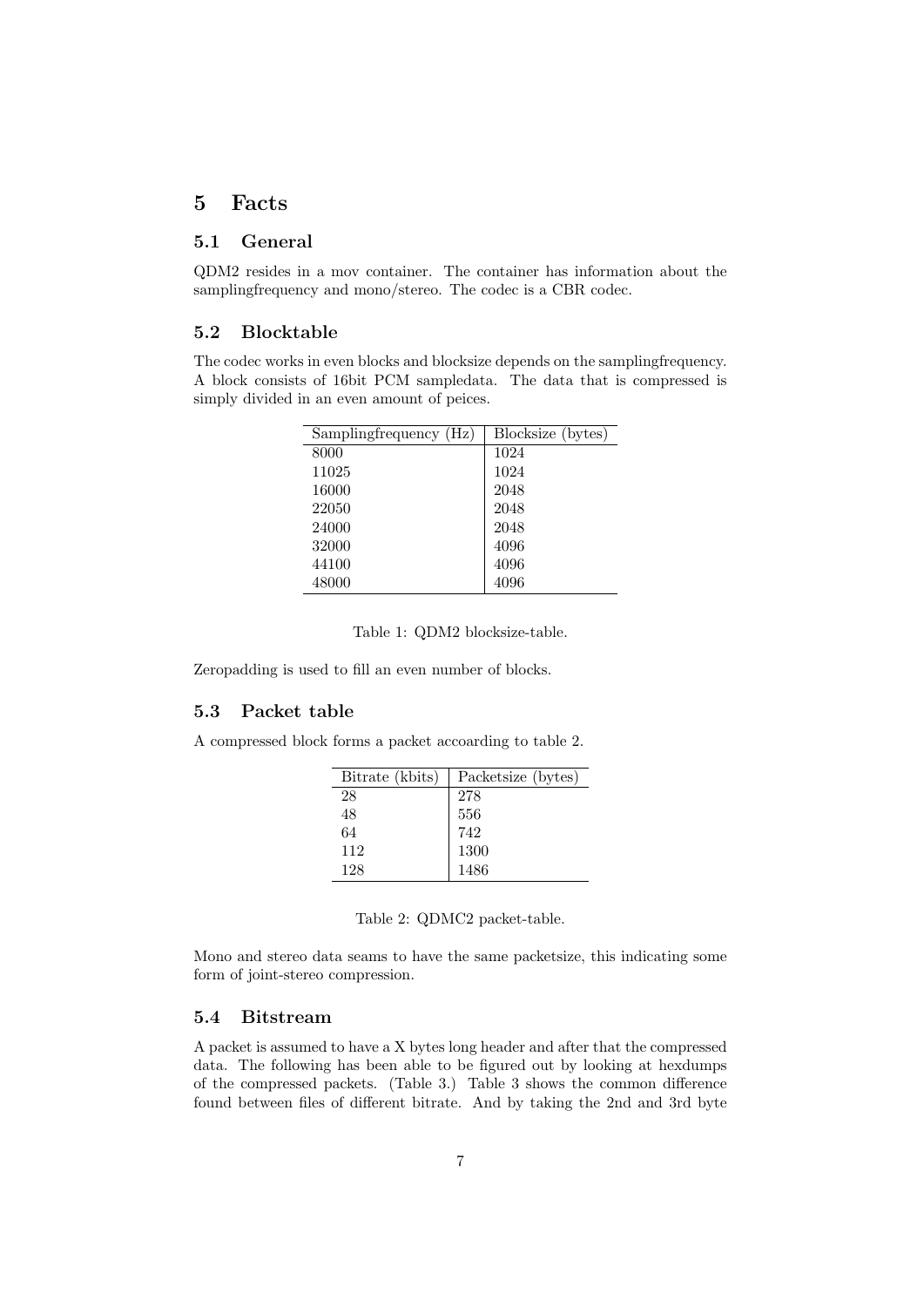and converting it to deciamals, table 4 appears. The numbers in that table is the exact lenght of a packet - 3 bytes. My guess is that the decoder uses this value to know how many more bytes it need to read. With all this information the following headertable is formed. (Table 5)

#### 5.4.1 Checksum calculation routine

Checksum is calculated the following way. Summerize every value in a packet, except byte 4 and byte 5. And the result so the length is a 16bit number. Store the 16bit value divided in byte 4 and byte 5. The following code will calculate the checksum (the packet is represented as a 278 long vector with 8 bits unsigned numbers):

```
Matlab:
checksum = dec2hex(uint16(sum(packetvector(1:128))-sum(packetvector(4:5)))
Pseudo C (I'm no C programmer):
pbyte4 = packet[byte4];
pbyte5 = packet[byte5];
sum = sum(packet);summinus = sum - (pbyte4 + pbyte5);checksum = summinus && 0x0000FFFF;
```
The result checksum should be byte 4 and byte 5. The order is swapped in QDMC and QDM2.

|    | 9  | 3  |                     | 5  | 6  | bitrate (kbit) |
|----|----|----|---------------------|----|----|----------------|
| 82 |    | 13 | XX   XX             |    | 09 | 24             |
| 82 | 02 | 29 | $XX$   XX           |    | 09 | 48             |
| 82 | 02 | E3 | $\mid$ XX $\mid$ XX |    | 09 | 64             |
| 82 | 05 | 11 | $XX$                | XX | 09 | 112            |
| 82 | 05 | CВ | XX                  | XX | 09 | 128            |

Table 3: QDM2 bitstream-table, the first 6 bytes.

| hex  | dec  |
|------|------|
| 0113 | 275  |
| 0229 | 553  |
| 02E3 | 739  |
| 0511 | 1297 |
| 05CB | 1483 |

Table 4: Hexadecimal to decimal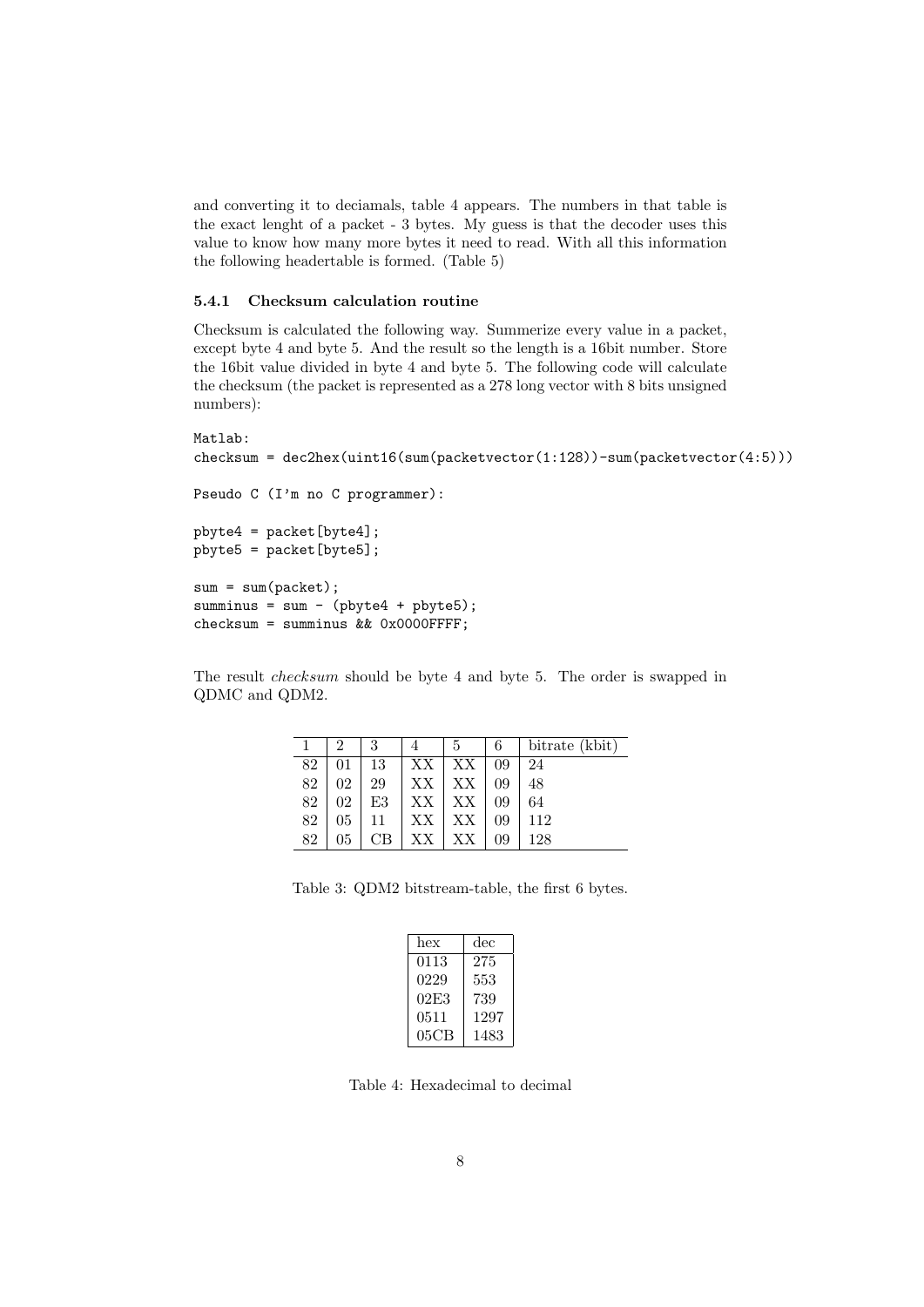| Byte number in header | Description                                              |
|-----------------------|----------------------------------------------------------|
|                       | Identifier, seams to always be $0x82$                    |
| 2,3                   | Amount of bytes before the packet ends (in hex)          |
| 4,5                   | Checksum value                                           |
|                       | Unknown structure Id value, always seams to be $0x09$    |
|                       | Lenght of structure                                      |
|                       | Unknown, sometimes it is the same through a whole packet |

Table 5: QDM2 headertable.

Samplerate may not be included in the bitstream, I found 24kbit packets with same content (zeros) but from different samplingfrequencys. Indicating that the bitstream does not have any samplingfrequency information. That information can be red from the movcontainer.

#### 5.4.2 Structure decoding

Inside a QDM2 packet there are some structures. Those structures has an id and a length. The procedure to get out all id's and lengths is as follows:

```
set locationpointer to offset of byte 6
Do
save the idvalue (&locationpointer)
save the lengthvalue (\&locationpointer + 1)
set locationpointer to locationpointer + lengthvalue +2Repeat
```
If the idvalue and lenghtvalue is 0 then break the loop.

#### 5.4.3 Bitstream terminator

Bitstreams seams to need 2 NULL bytes to end a packet. Maybe needed for breaking structure calculation.

#### 5.5 Sound resynthesis

The resynthesis from the spatial domain to the temporal domain is done by an iDCT [6]. The iDCT is working with chunks of 64bytes. For 1 packet there are 8 chunks.  $8 \cdot 64 = 512$ , 512 bytes gets 1024 bytes after  $\mu law$ -conversion.

### 5.6 Decoding procedure

Steps included in the decoding of a QDM2 packet.

- Check checksum
- Decode structures
- Magic (bit shaving, rle, vlc, huffman, etc..)
- iDCT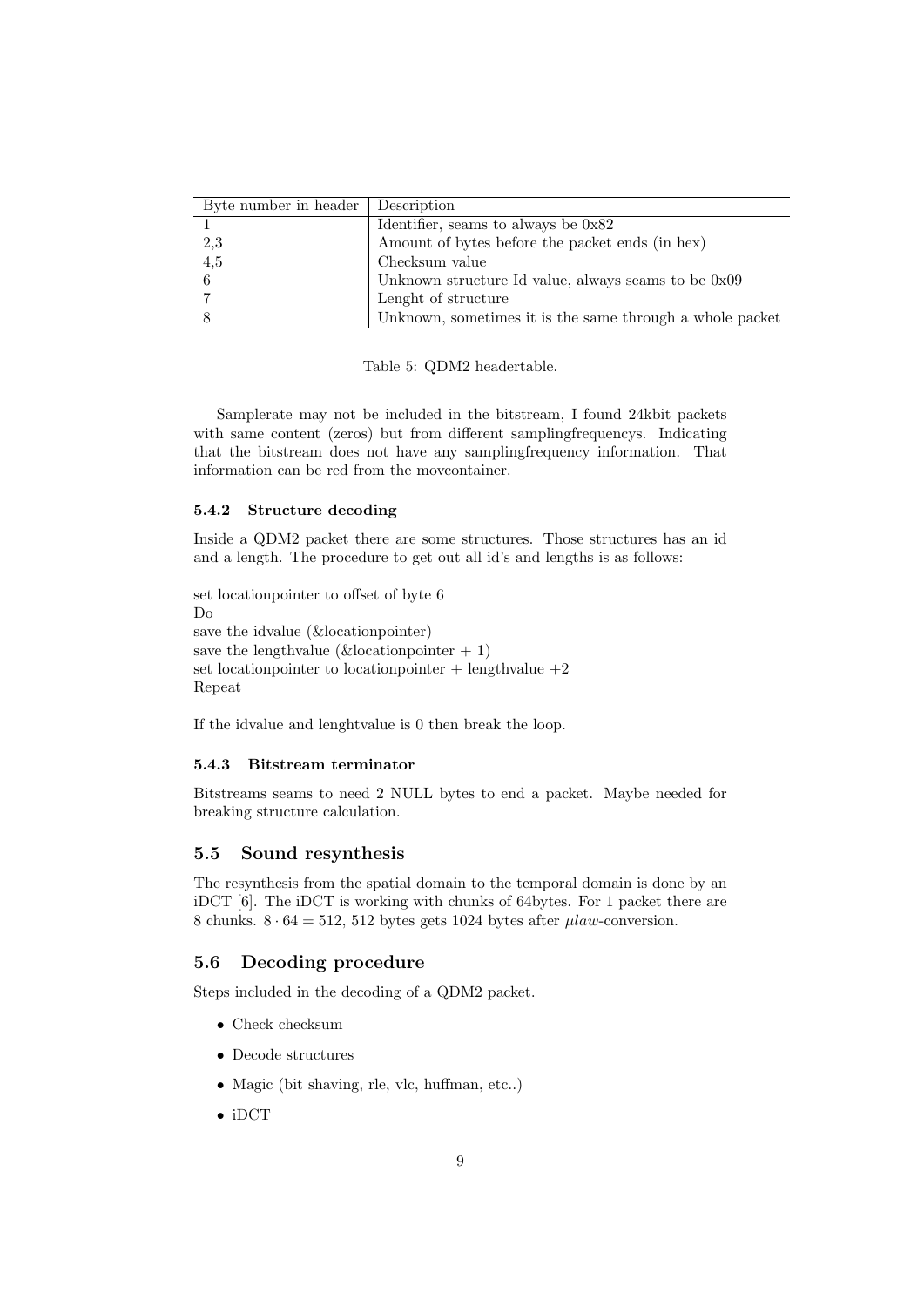•  $\mu law$  to 16-bit pcm

# 6 Further Progress

More progress can probably be made by looking at hexdumps of packets but most likely dissassembly is a faster way. Proposed way is to make a short movfile with one packet, and then trace what is happening with a debugger. The first step should be some form of unpacking with huffman tables or not.

Under linux the approach with mplayer [3] and gdb would be taken. With mplayer it would be easy to know where in memory the packet is and when access to that memory occurs.

# 7 Comments

This document is a work in progress and will be updated if/when new information occurs. Most information should be correct but non is guaranteed. If anybody want to help with information just mail it.

### 8 Version History

1.0 Initial version

1.1 Added checksum calculation algorithm, fixed tyupos and more references 1.2 Added iDCT and structure information

### 9 References

# References

- [1] http://www.qdesign.com/news/archives/01 06 98.htm
- [2] http://www.apple.com/quicktime
- [3] http://www.mplayerhq.hu
- [4] ftp://ftp.simtel.net/pub/simtelnet/msdos/sound/lbit157.zip
- [5] http://www.rjamorim.com/rrw/qdmc.html
- [6] http://sourceforge.net/mailarchive/forum.php?thread id=3565396&forum id=9050

# 10 Hexdump of packets

Just for reference 2 hexdumps are included. Hexcat is used. And by looking at the amount of zeros in the packet of silence it makes sence that a packet with no information is easy to compress. Numbers between [ ] are strucure positions.